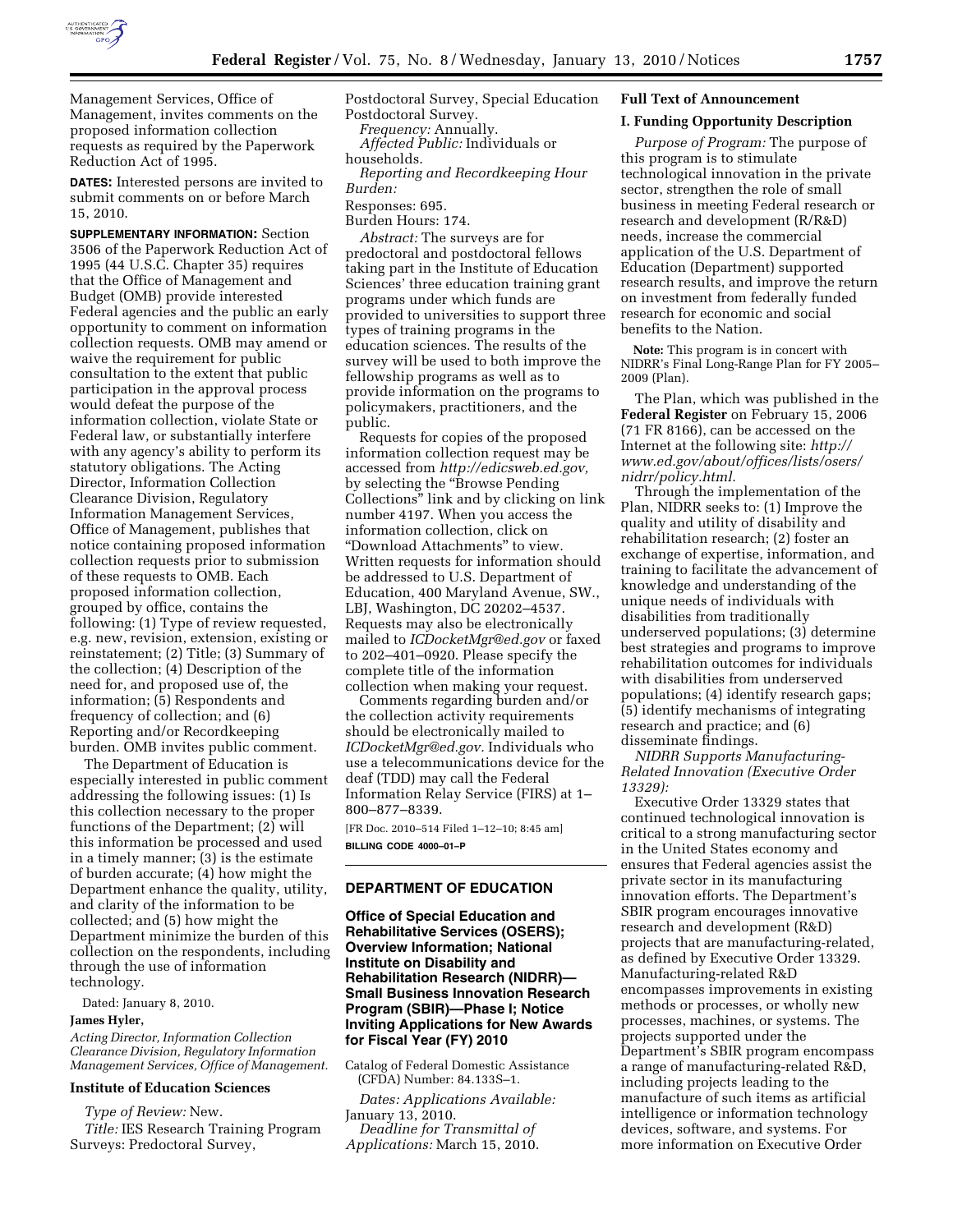13329, please visit the following Web site: *http://www.sba.gov/sbir/ execorder.html* or contact Lynn Medley at: *lynn.medley@ed.gov.* 

## *Background*

The Small Business Reauthorization Act of 2000 (Act) was enacted on December 21, 2000. The Act requires certain agencies, including the Department, to establish SBIR programs by reserving a statutory percentage of their extramural R&D budgets to be awarded to small business concerns through a uniform, highly competitive three-phase process.

The three phases of the SBIR program are:

*Phase I:* Phase I projects determine, insofar as possible, the scientific or technical merit and feasibility of ideas submitted under the SBIR program. An application for Phase I should concentrate on research that will contribute significantly to proving the scientific or technical feasibility of the approach or concept. Scientific or technical feasibility is a prerequisite to the Department's provision of further support in Phase II.

*Phase II:* Phase II projects expand on the results of and further pursue the development of Phase I projects. Phase II is the principal R/R&D effort of the SBIR program. Applications for Phase II projects must be more comprehensive than applications for Phase I projects; Phase II applications must outline the proposed effort in detail, including the commercial potential of projects or processes developed or researched during the Phase I project. Phase II applicants must be Phase I grantees with approaches that appear sufficiently promising as a result of their efforts in Phase I. Phase II awards are for periods of up to two years in amounts up to a maximum total of \$500,000 over a period of two years.

*Phase III:* In Phase III, the small business grantee must use non-SBIR capital to pursue commercial applications of the R/R&D. Also, under Phase III, Federal agencies may award non-SBIR follow-on funding for products or processes that meet the needs of those agencies.

All SBIR projects funded by NIDRR must address the needs of individuals with disabilities and their families. (See 29 U.S.C. 762). Activities may include: conducting manufacturing-related R&D that encompasses improvements in existing methods or processes, or wholly new processes, machines, or systems; exploring the uses of technology to ensure equal access to education, employment, community environments, and information for

individuals with disabilities; and improving the quality and utility of disability and rehabilitation research.

*Priorities:* Under this competition we are particularly interested in applications that address one of the following five priorities.

*Invitational Priorities:* For FY 2010 these priorities are invitational priorities. Under 34 CFR 75.105(c)(1) we do not give an application that meets one of these invitational priorities a competitive or absolute preference over other applications.

Each of the following priorities relate to innovative research utilizing new technologies to address the needs of individuals with disabilities and their families. Applicants who choose to respond to one of the invitational priorities must propose projects whose activities contribute to one of the following priorities:

(1) Increased independence of individuals with disabilities in the workplace, recreational settings, or educational settings through the development of technology to support access and promote integration of individuals with disabilities.

(2) Enhanced sensory or motor function of individuals with disabilities through the development of technology to support improved functional capacity.

(3) Enhanced workforce participation through the development of technology to support access to employment, promote sustained employment, and promote employment advancement for individuals with disabilities.

(4) Enhanced community participation and living for individuals with disabilities through the development of accessible information technology including Web access technology, software, and other systems and devices that promote access to information in educational, employment, and community settings, and voting technology that improves access for individuals with disabilities.

(5) Improved interventions and increased use of health-care resources through the development of technology to support independent access to healthcare services in the community for individuals with disabilities.

Applicants should describe the approaches they expect to use to collect empirical evidence demonstrating the effectiveness of the technology they are proposing. This empirical evidence should facilitate the assessment of the efficacy and usefulness of the technology.

**Note:** NIDRR encourages applicants to adhere to universal design principles and guidelines. The term ''universal design'' is defined as ''the design of products and environments to be usable by all people, to the greatest extent possible, without the need for adaptation or specialized design'' (The Center for Universal Design, 1997). Universal design of consumer products minimizes or alleviates barriers that reduce the ability of individuals with disabilities to effectively or safely use standard consumer products. (For more information see *http:// www.trace.wisc.edu/docs/consumer*\_*product* \_*guidelines/consumer.pcs/disabil.htm*).

*Program Authority:* The Small Business Act, Pub. L. 85–536, as amended (15 U.S.C. 631 and 638), and title II of the Rehabilitation Act of 1973, as amended (29 U.S.C. 760, *et seq.*).

*Applicable Regulations:* The Education Department General Administrative Regulations (EDGAR) in 34 CFR parts 75, 77, 81, 82, 84, 85, 97, 98, and 99.

### **II. Award Information**

*Type of Award:* Discretionary grants. *Estimated Available Funds:*  \$1,125,000 for new Phase I awards.

**Note:** The estimated amount of funds available for new Phase I awards is based upon the estimated threshold SBIR allocation for OSERS, minus prior commitments for Phase II continuation awards.

*Estimated Range of Awards:* \$70,000– \$75,000.

*Estimated Average Size of Awards:*  \$75,000.

*Maximum Award:* We will reject any application that proposes a budget exceeding \$75,000 for a single budget period of up to six months. The Assistant Secretary for Special Education and Rehabilitative Services may change the maximum amount through a notice published in the **Federal Register.** 

**Note:** The maximum award amount includes direct and indirect costs and fees.

#### *Estimated Number of Awards:* 15.

**Note:** The Department is not bound by any estimates in this notice.

*Maximum Project Period:* We will reject any application that proposes a project period that exceeds a single budget period of up to six months. The Assistant Secretary for Special Education and Rehabilitative Services may change the maximum project period through a notice published in the **Federal Register.** 

#### **III. Eligibility Information**

1. *Eligible Applicants:* Entities that are, at the time of award, small business concerns as defined by the Small Business Administration (SBA). This definition is included in the application package.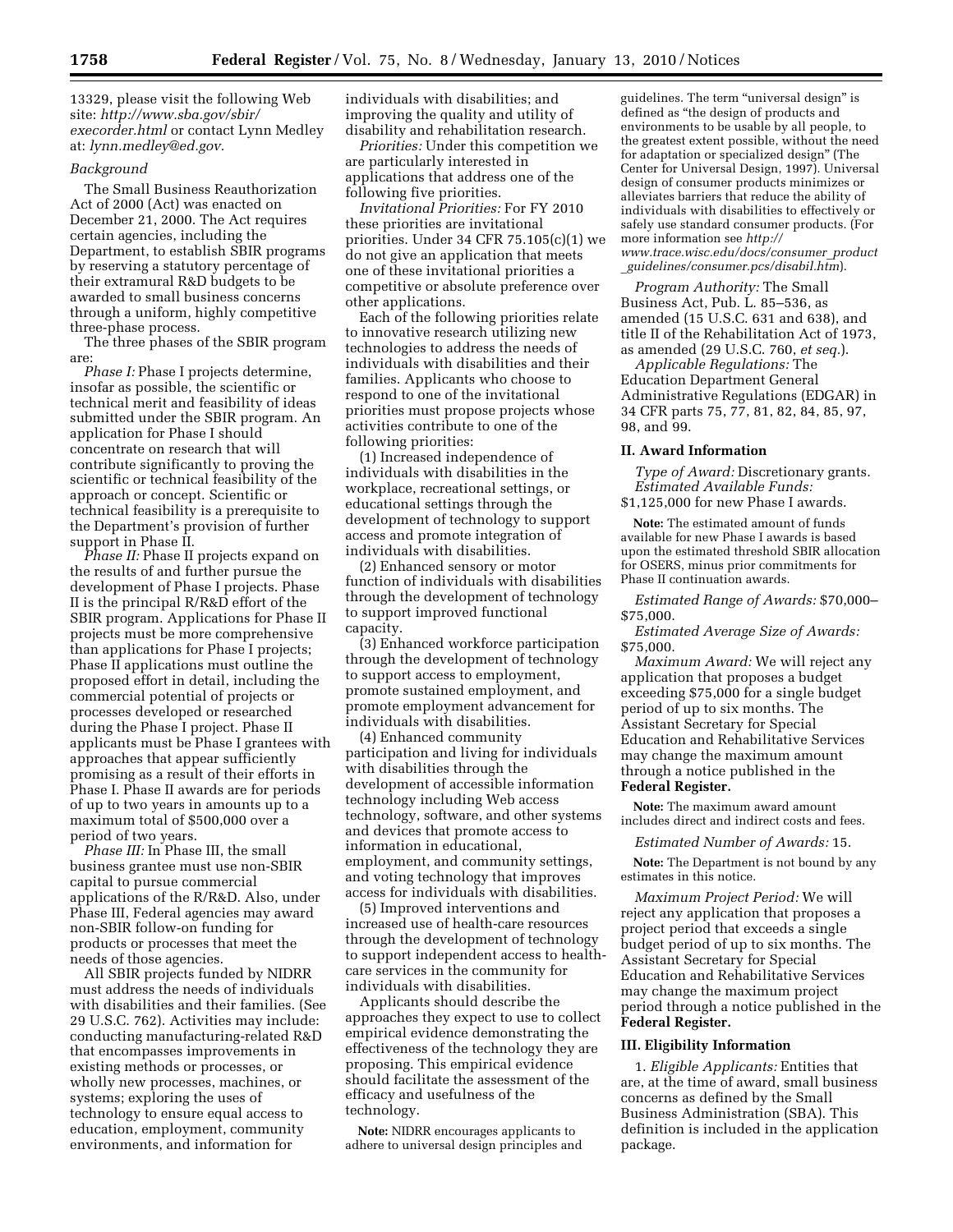If it appears that an applicant organization does not meet the eligibility requirements, we will request an evaluation by the SBA. Under circumstances in which eligibility is unclear, we will not make an SBIR award until the SBA makes a determination that the applicant is eligible under its definition of small business concern.

All technology, science, or engineering firms with strong research capabilities in any of the priority areas listed in this notice are encouraged to participate. Consultative or other arrangements between these firms and universities or other non-profit organizations are permitted, but the small business concern must serve as the grantee. For Phase I projects, at least two-thirds of the research and/or analytic activities must be performed by the proposing small business concern grantee.

2. *Cost Sharing or Matching:* This program does not require cost sharing or matching.

3. *Other:* The total of all consultant fees, facility leases or usage fees, and other subcontracts or purchase agreements may not exceed one-third of the total funding award.

# **IV. Application and Submission Information**

1. *Address To Request Application Package:* You can obtain an application package via the Internet or from the Education Publications Center (ED Pubs). To obtain a copy via the Internet, use the following address: *http:// www.ed.gov/fund/grant/apply/ grantapps/index.html.* 

To obtain a copy from ED Pubs, write, fax, or call the following: Education Publications Center, P.O. Box 1398, Jessup, MD 20794–1398. Telephone, toll free: 1–877–433–7827. FAX: (301) 470– 1244. If you use a telecommunications device for the deaf (TDD), call, toll free: 1–877–576–7734.

You can contact ED Pubs at its Web site, also: *http://www.ed.gov/pubs/ edpubs.html* or at its e-mail address: *edpubs@inet.ed.gov.* 

If you request an application from ED Pubs, be sure to identify this competition as follows: CFDA number 84.133S–1.

Individuals with disabilities can obtain a copy of the application package in an accessible format (*e.g.,* braille, large print, audiotape, or computer diskette) by contacting the person or team listed under *Accessible Format* in section VIII of this notice.

2. *Content and Form of Application Submission:* Requirements concerning the content of an application, together

with the forms you must submit, are in the application package for this competition. Page Limit: The application narrative (Part III of the application) is where you, the applicant, address the selection criteria that reviewers use to evaluate your application. You must limit the application narrative (Part III) to the equivalent of no more than 25 pages, excluding any documentation of prior multiple Phase II awards, if applicable, and required forms, using the following standards:

• A "page" is 8.5" x 11", on one side only, with 1″ margins at the top, bottom, and both sides.

• Single space all text in the application narrative. Single space titles, headings, footnotes, quotations, references, and captions, as well as all text in charts, tables, figures, and graphs.

• Use a font that is either 12 point or larger or no smaller than 10 pitch (characters per inch).

• Use one of the following fonts: Times New Roman, Courier, Courier New, or Arial. An application submitted in any other font (including Times Roman or Arial Narrow) will not be accepted.

The page limit does not apply to Part I, the coversheet; Part II, the budget section, including the narrative budget justification; Part IV, the assurances and certifications; or the one-page abstract, the résumés, the bibliography, the letters of support; related application(s) or award(s); or documentation of multiple Phase II awards, if applicable. However, the page limit does apply to all of the application project narrative section (Part III).

We will reject your application if you exceed the page limit; or if you apply other standards and exceed the equivalent of the page limit.

The application package will provide instructions for completing all components to be included in the application. Each application must include a cover sheet (Standard Form 424); budget requirements (ED Form 524) and narrative budget justification; other required forms; an abstract, Human Subjects narrative, Part III project narrative; résumé of staff; and other related materials, if applicable.

3. *Content Restrictions:* If an applicant chooses to respond to more than one invitational priority, we request that the applicant submit a separate application for each priority. There is no limitation on the number of different applications that an applicant may submit under this competition. An applicant may submit separate applications for different

priorities, or different applications under the same priority.

Applicants should consult NIDRR's Long-Range Plan when preparing their applications. The Plan is organized around the following research domains and arenas: (1) Community Living and Participation; (2) Health and Function; (3) Technology; (4) Employment; and (5) Demographics. Applicants should indicate, for each application, the domain or arena under which they are applying. In their applications, applicants should clearly indicate whether they are applying for a research grant in the area of (1) Community Living and Participation; (2) Health and Function; (3) Technology; (4) Employment; or (5) Demographics.

4. *Submission Dates and Times: Applications Available:* January 13, 2010.

*Deadline for Transmittal of Applications:* March 15, 2010.

Applications for grants under this competition must be submitted electronically using the Electronic Grant Application system (e-Application) accessible through the Department's e-Grants site. For information (including dates and times) about how to submit your application electronically, or in paper format by mail or hand delivery if you qualify for an exception to the electronic submission requirement, please refer to section IV.7. *Other Submission Requirements* of this notice.

We do not consider an application that does not comply with the deadline requirements.

Individuals with disabilities who need an accommodation or auxiliary aid in connection with the application process should contact the person listed under *For Further Information Contact*  in section VII of this notice. If the Department provides an accommodation or auxiliary aid to an individual with a disability in connection with the application process, the individual's application remains subject to all other requirements and limitations in this notice.

5. *Intergovernmental Review:* This program is not subject to Executive Order 12372 and the regulations in 34 CFR part 79.

6. *Funding Restrictions:* We reference regulations outlining funding restrictions of the *Applicable Regulations* section of this notice.

7. *Other Submission Requirements:*  Applications for grants under this competition must be submitted electronically unless you qualify for an exception to this requirement in accordance with the instructions in this section.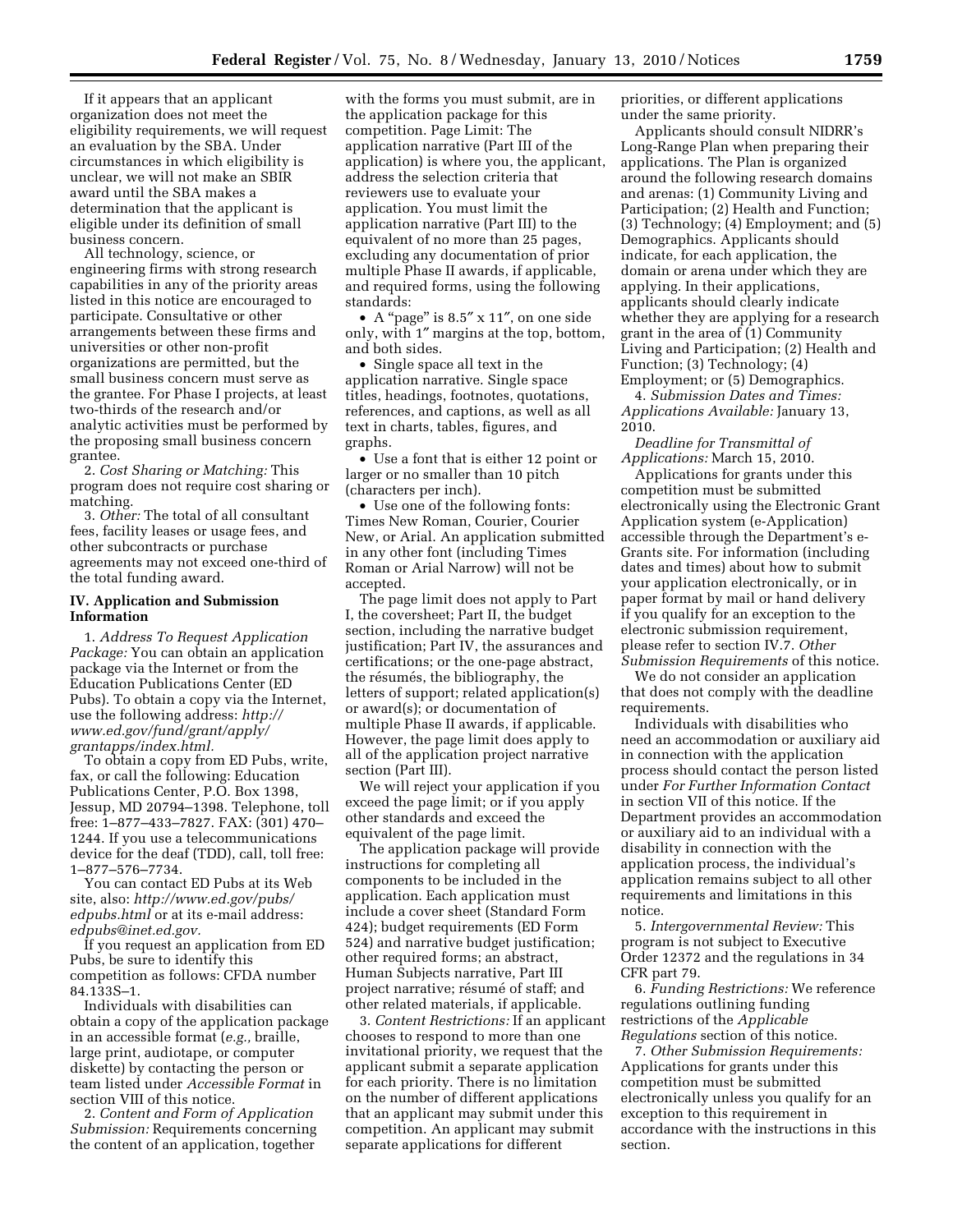a. *Electronic Submission of Applications.* 

Applications for grants under the SBIR Program—CFDA Number 84.133S– 1—must be submitted electronically using e-Application, accessible through the Department's e-Grants Web site at: *http://e-grants.ed.gov.* 

We will reject your application if you submit it in paper format unless, as described elsewhere in this section, you qualify for one of the exceptions to the electronic submission requirement and submit, no later than two weeks before the application deadline date, a written statement to the Department that you qualify for one of these exceptions. Further information regarding calculation of the date that is two weeks before the application deadline date is provided later in this section under *Exception to Electronic Submission Requirement.* 

While completing your electronic application, you will be entering data online that will be saved into a database. You may not e-mail an electronic copy of a grant application to us.

Please note the following:

• You must complete the electronic submission of your grant application by 4:30:00 p.m., Washington, DC time, on the application deadline date. E-Application will not accept an application for this competition after 4:30:00 p.m., Washington, DC time, on the application deadline date. Therefore, we strongly recommend that you do not wait until the application deadline date to begin the application process.

• The hours of operation of the e-Grants Web site are 6:00 a.m. Monday until 7:00 p.m. Wednesday; and 6:00 a.m. Thursday until 8:00 p.m. Sunday, Washington, DC time. Please note that, because of maintenance, the system is unavailable between 8:00 p.m. on Sundays and 6:00 a.m. on Mondays, and between 7:00 p.m. on Wednesdays and 6:00 a.m. on Thursdays, Washington, DC time. Any modifications to these hours are posted on the e-Grants Web site.

• You will not receive additional point value because you submit your application in electronic format, nor will we penalize you if you qualify for an exception to the electronic submission requirement, as described elsewhere in this section, and submit your application in paper format.

• You must submit all documents electronically, including all information you typically provide on the following forms: the Application for Federal Assistance (SF 424), the Department of Education Supplemental Information for SF 424, Budget Information—Non-Construction Programs (ED 524), and all necessary assurances and certifications. You must attach any narrative sections of your application as files in a .DOC (document), .RTF (rich text), or .PDF (Portable Document) format. If you upload a file type other than the three file types specified in this paragraph or submit a password protected file, we will not review that material.

• Your electronic application must comply with any page limit requirements described in this notice.

• Prior to submitting your electronic application, you may wish to print a copy of it for your records.

• After you electronically submit your application, you will receive an automatic acknowledgment that will include a PR/Award number (an identifying number unique to your application).

• Within three working days after submitting your electronic application, fax a signed copy of the SF 424 to the Application Control Center after following these steps:

(1) Print SF 424 from e-Application. (2) The applicant's Authorizing

Representative must sign this form. (3) Place the PR/Award number in the upper right hand corner of the hardcopy signature page of the SF 424.

(4) Fax the signed SF 424 to the Application Control Center at (202) 245–6272.

• We may request that you provide us original signatures on other forms at a later date.

*Application Deadline Date Extension in Case of e-Application Unavailability:*  If you are prevented from electronically submitting your application on the application deadline date because e-Application is unavailable, we will grant you an extension of one business day to enable you to transmit your application electronically, by mail, or by hand delivery. We will grant this extension if—

(1) You are a registered user of e-Application and you have initiated an electronic application for this competition; and

 $(2)$ (a) E-Application is unavailable for 60 minutes or more between the hours of 8:30 a.m. and 3:30 p.m., Washington, DC time, on the application deadline date; or

(b) E-Application is unavailable for any period of time between 3:30 p.m. and 4:30:00 p.m., Washington, DC time, on the application deadline date.

We must acknowledge and confirm these periods of unavailability before granting you an extension. To request this extension or to confirm our acknowledgment of any system

unavailability, you may contact either (1) the person listed elsewhere in this notice under *For Further Information Contact* (see VII. Agency Contact) or (2) the e-Grants help desk at 1–888–336– 8930. If e-Application is unavailable due to technical problems with the system and, therefore, the application deadline is extended, an e-mail will be sent to all registered users who have initiated an e-Application. Extensions referred to in this section apply only to the unavailability of e-Application.

*Exception to Electronic Submission Requirement:* You qualify for an exception to the electronic submission requirement, and may submit your application in paper format, if you are unable to submit an application through e-Application because-

• You do not have access to the Internet; or

• You do not have the capacity to upload large documents to e-Application; and

• No later than two weeks before the application deadline date (14 calendar days or, if the fourteenth calendar day before the application deadline date falls on a Federal holiday, the next business day following the Federal holiday), you mail or fax a written statement to the Department, explaining which of the two grounds for an exception prevents you from using the Internet to submit your application. If you mail your written statement to the Department, it must be postmarked no later than two weeks before the application deadline date. If you fax your written statement to the Department, we must receive the faxed statement no later than two weeks before the application deadline date.

Address and mail or fax your statement to: Lynn Medley, U.S. Department of Education, 400 Maryland Avenue, SW., room 6027, Potomac Center Plaza (PCP), Washington, DC 20202–2700. FAX: (202) 245–7338.

Your paper application must be submitted in accordance with the mail or hand delivery instructions described in this notice.

b. *Submission of Paper Applications by Mail.* 

If you qualify for an exception to the electronic submission requirement, you may mail (through the U.S. Postal Service or a commercial carrier) your application to the Department. You must mail the original and two copies of your application, on or before the application deadline date, to the Department at the following address: U.S. Department of Education, Application Control Center, Attention: (CFDA Number 84.133S–1) LBJ Basement Level 1, 400 Maryland